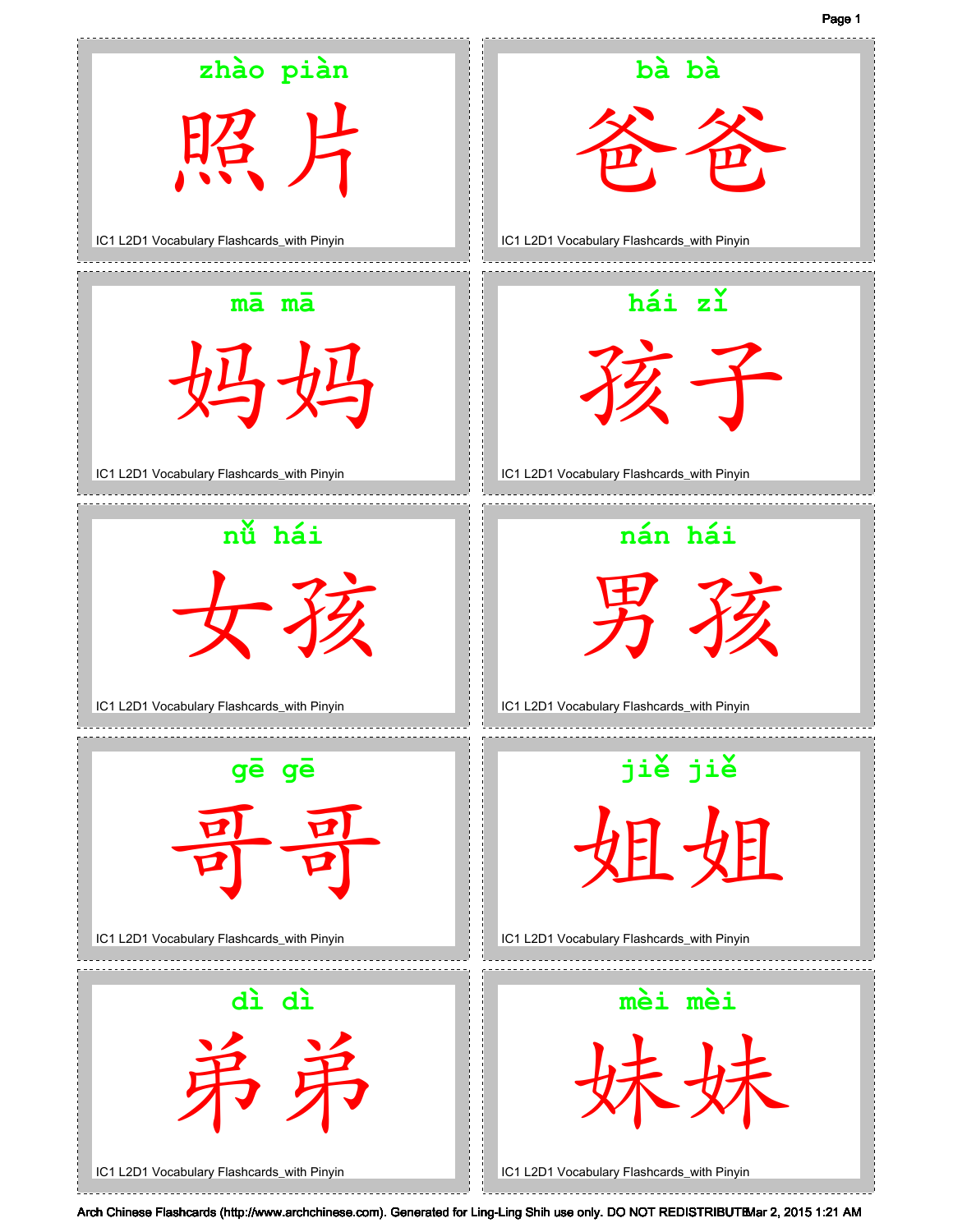## Page 2

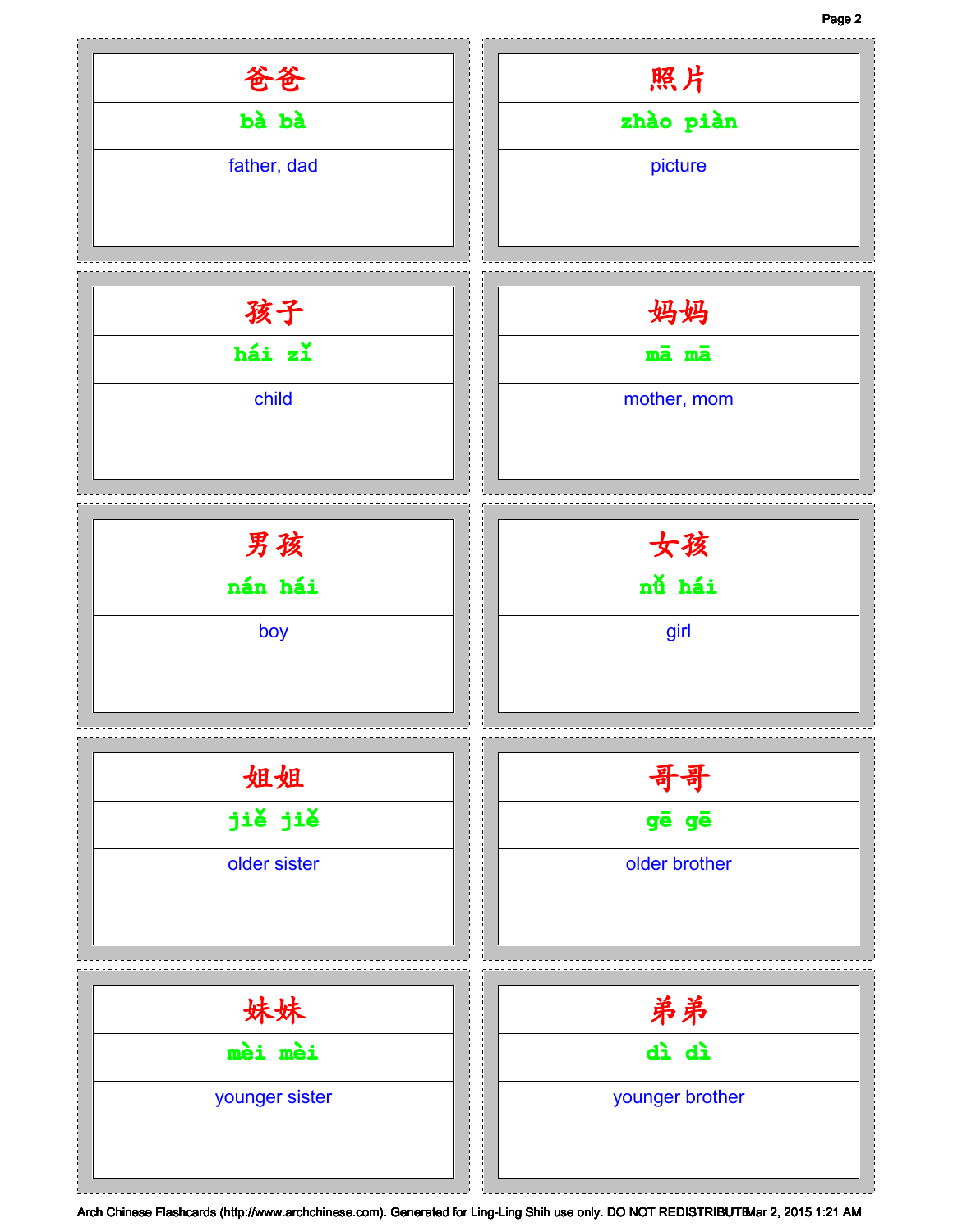

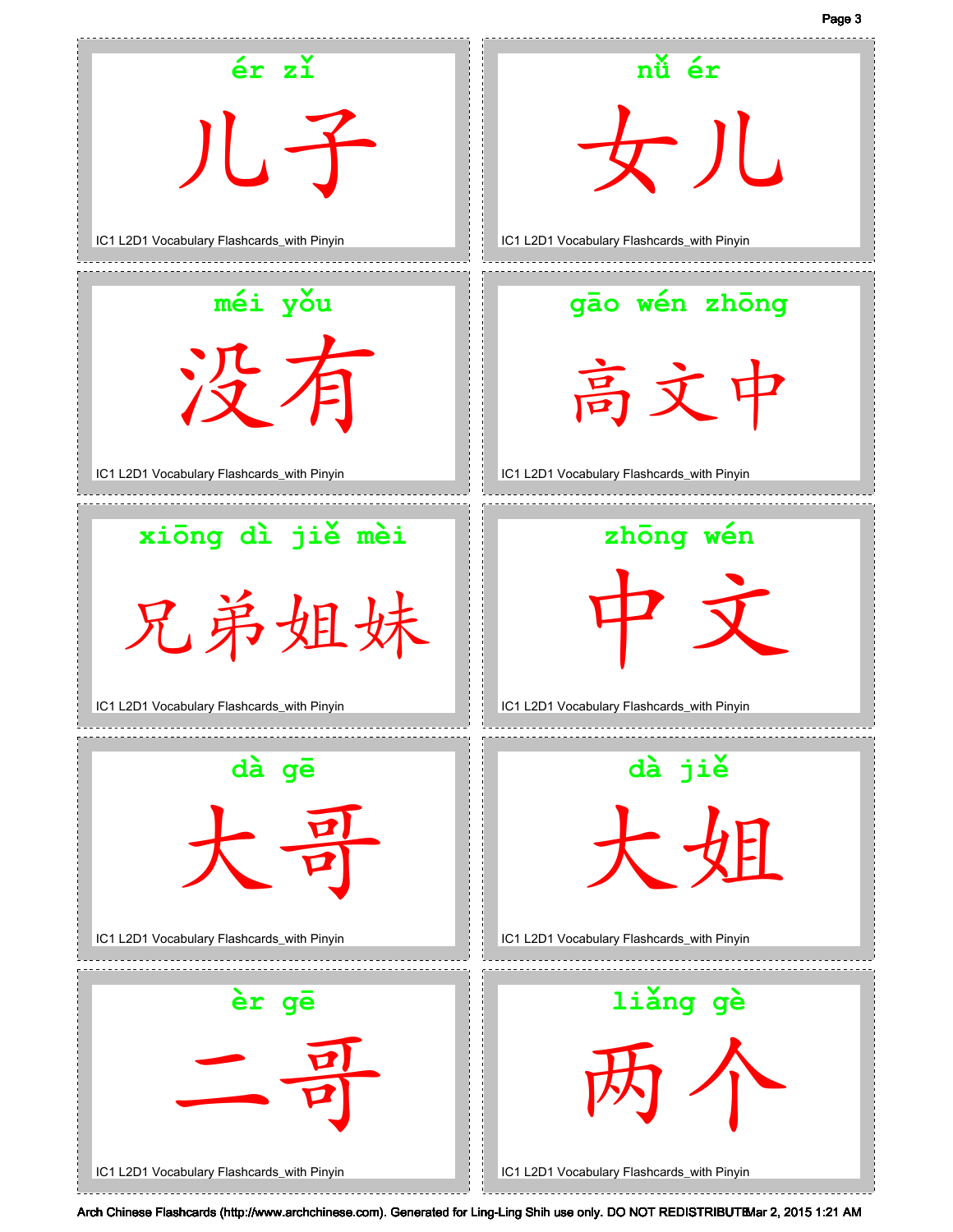## Page 4

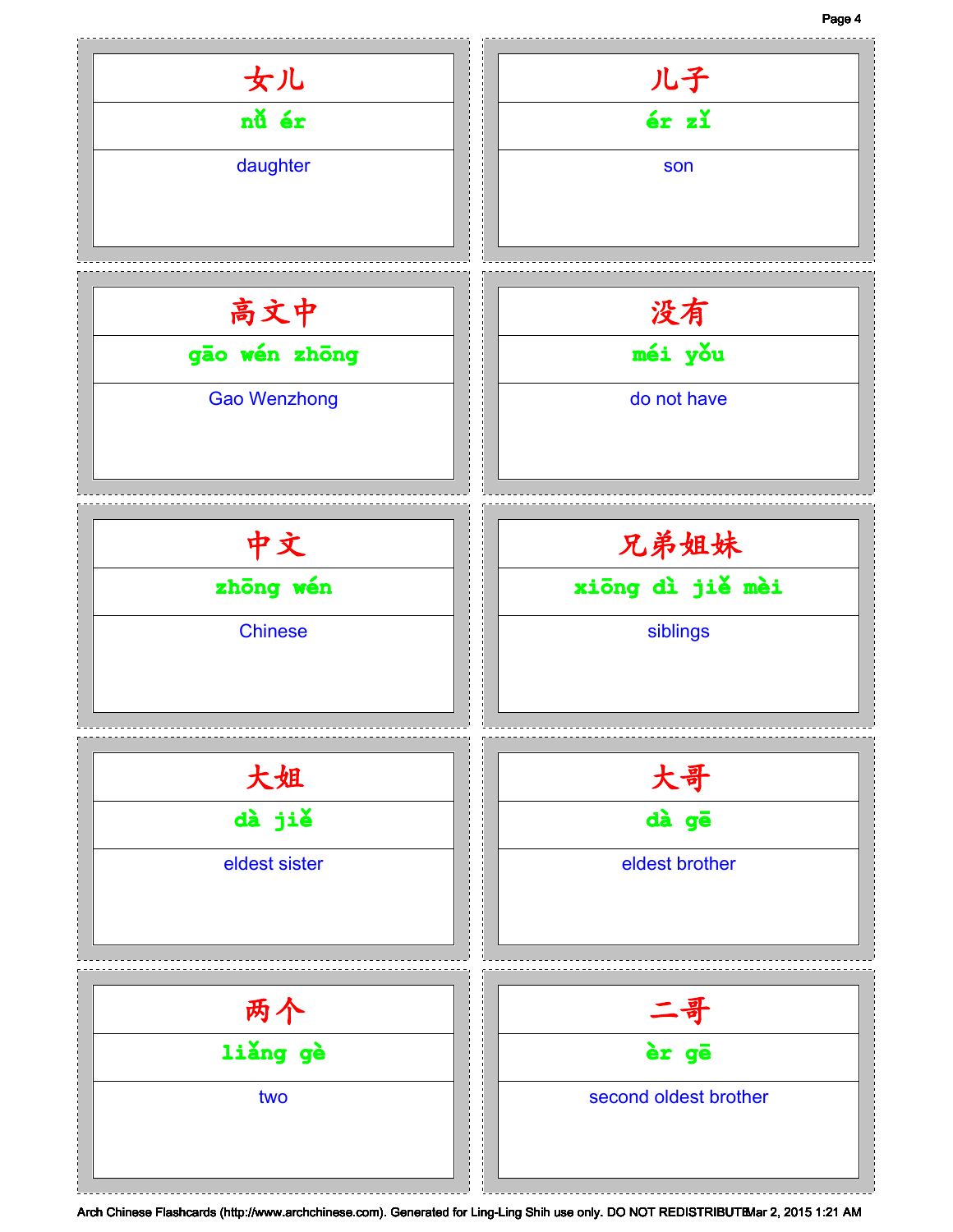